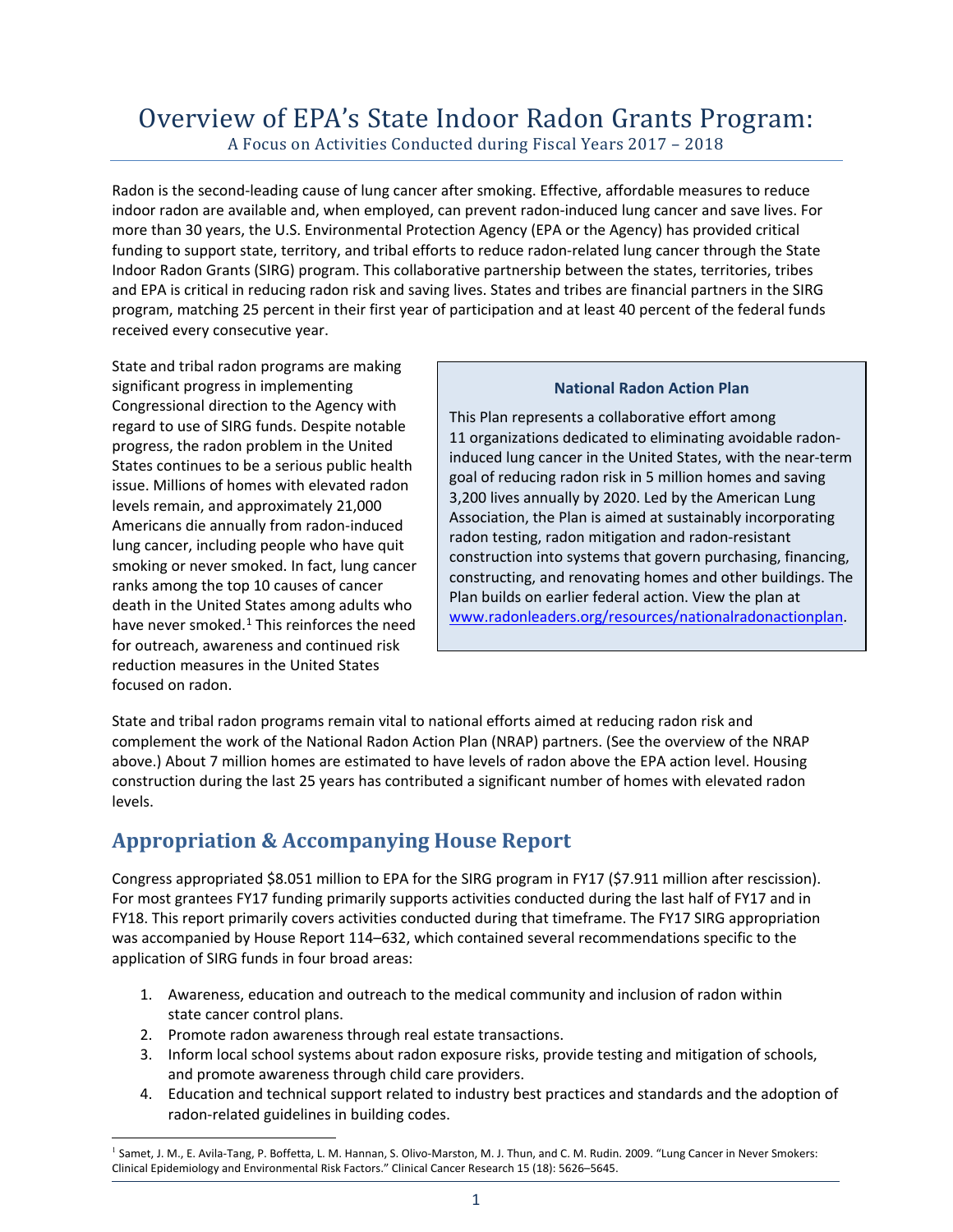# **EPA's Implementation of the SIRG Program**

The primary aim of EPA's radon program is to protect public health, including the health of families, by reducing the risk from radon exposure. EPA recommends that all homes be tested for radon; testing is the only way to know whether a home or building has high radon levels. The most impactful risk reduction strategies are those that directly result in expanded radon testing of existing homes, mitigation of high radon levels within those homes, and radon-resistant new construction. Some state radon programs have developed databases and systems for tracking residential radon testing, mitigation, and radon-resistant new construction home building data.

The House Report recommendations were considered in the context of the Indoor Radon Abatement Act's statutory priorities. For all grantees, additional consideration was given to work underway in current work plans, capabilities, state regulatory authority and capacity. Metrics outlined in the House Report align with EPA's implementation of the SIRG program and the goals of the NRAP, to eliminate avoidable radoninduced lung cancer in the United States.

## **Environmental Public Health Tracking**

Radon testing data was recently added to the National Environmental Public Health Tracking Program operated by the Centers for Disease Control and Prevention (CDC). Some state radon programs, already collecting radon testing and mitigation data, have advanced CDC's efforts by providing testing results. CDC continues to work with partners to add data from additional states. Key partners include state environmental and health agencies, universities, the American Association of Radon Scientists and Technologists, and the EPA. View current reporting at [https://www.cdc.gov/features/trackingnetwork/index.html.](https://www.cdc.gov/features/trackingnetwork/index.html)

# **Key Reporting Metrics**

In addition to standard programmatic reporting metrics, states and tribes reported this year on work planned or already in progress in six activity areas aligned with EPA's radon-related strategic goals and in response to House Report 114–632:

- 1. Promoting awareness about radon exposure to the **medical community**.
- 2. Including radon in **state cancer control plans (CCPs)**.
- 3. Promote radon awareness through **real estate transactions.**
- 4. Testing for and remediating radon in **schools** in high-risk radon areas.
- 5. Providing **continuing education (CE) and technical support**.
- 6. Including radon-reduction strategies in **state and local building codes (industry codes)**.

# **Overall Findings**

The SIRG program received 51 responses describing state and tribal efforts that address the key areas identified in House Report 114–632, representing a response rate of 94 percent. EPA examined the planned and in-progress activities and coded them into three categories. If a state or tribe had achieved actions with high potential for risk reduction, the response was coded as "primary." Actions that seek to keep the public aware and informed about the risks of radon but may not directly lead to risk reduction were coded as "secondary." If no plans had been made within a certain area, the response was coded as "not applicable." Building on work initiated or accomplished in previous years, EPA found that nearly every grantee was addressing at least one component, and in many cases several components, through activities that represent "primary actions" and opportunities for risk reduction. **The summary of the states' and tribes' responses tells a powerful story of risk reduction using SIRG funds in alignment with Congressional direction.**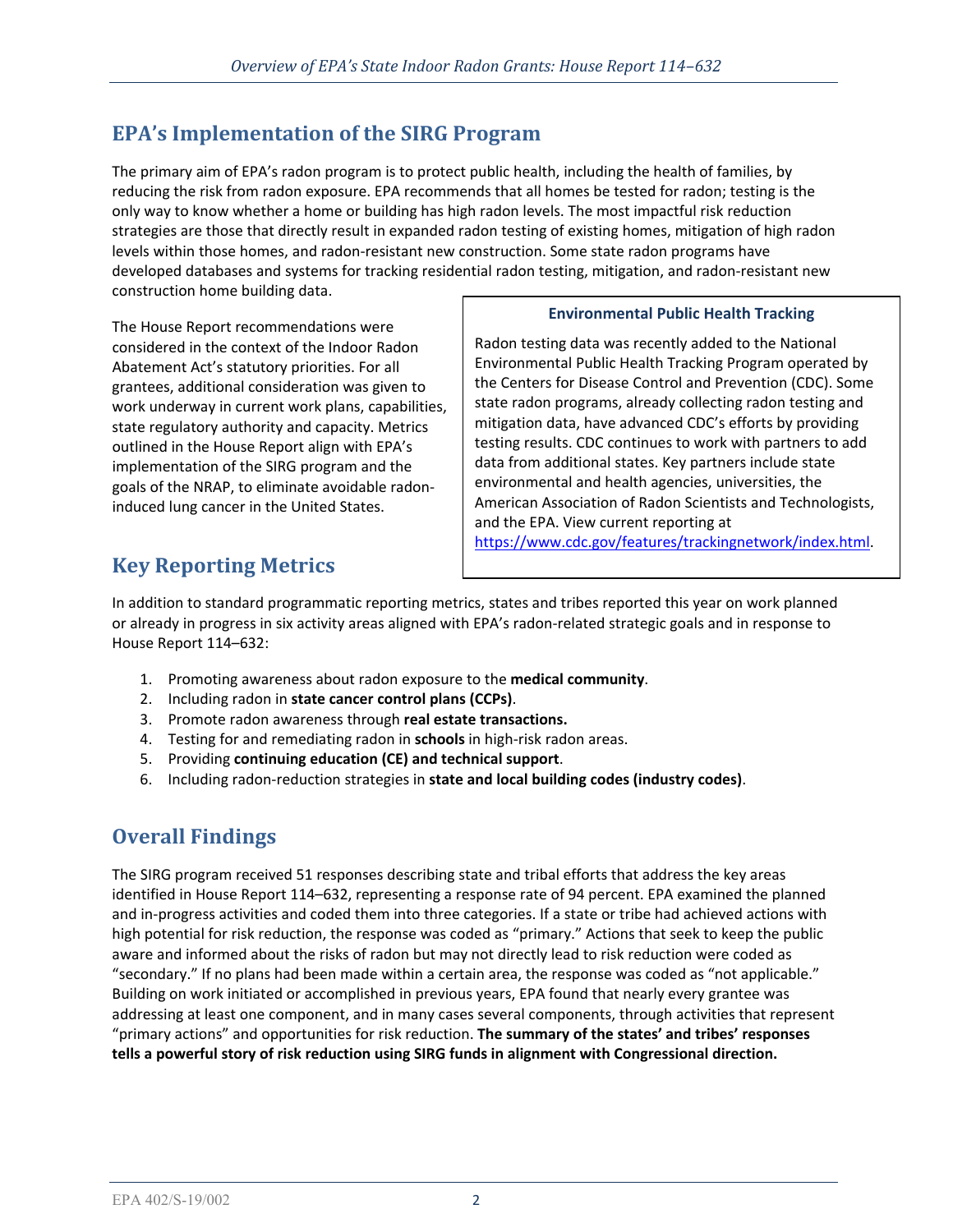

## **Map showing states, territories and tribes that received FY17 SIRG funding.**

## *Key Take-Aways*

- 46 of the 47 states (including the District of Columbia) that received FY17 SIRG funding responded. Of the seven tribes that received FY17 SIRG funding, five tribes responded.
- The majority of grantees including tribes (61%, 31 out of 51) perform primary actions aimed at reducing radon exposure in schools and building new schools with radon-reducing features.
- Demonstrating a strong increase over the previous year, 90% of the grantees (46 out of 51) develop and disseminate educational materials and/or engage in outreach events for medical professionals.
- Nearly all grantees (98%, 50 out of 51) are undertaking activities to provide continuing education and technical support. For some grantees this includes developing continuing education courses for professionals or providing training to building code officials and real estate professionals on radonresistant new construction. Similar to the previous reporting cycle, providing continuing education and technical support represents an important area of investment for nearly all SIRG-funded programs.
- As a result of grantee efforts, 85% (40 out of 47) of state cancer control plans address radon. Nearly 62% (29 out of 47) of state cancer control plans include strategies aimed specifically at reducing radon risk, representing a significant increase from the previous reporting cycle.
- Maryland applied for and received SIRG funding to establish a state radon program for the very first time in FY17, providing a source of valuable risk reduction resources to residents of the state.
- Tribes receiving SIRG funding continue to excel in the area of testing for and remediating radon in their tribal communities. All five reporting tribes conducted testing or distributed test kits to evaluate radon levels in community buildings, including schools, and homes.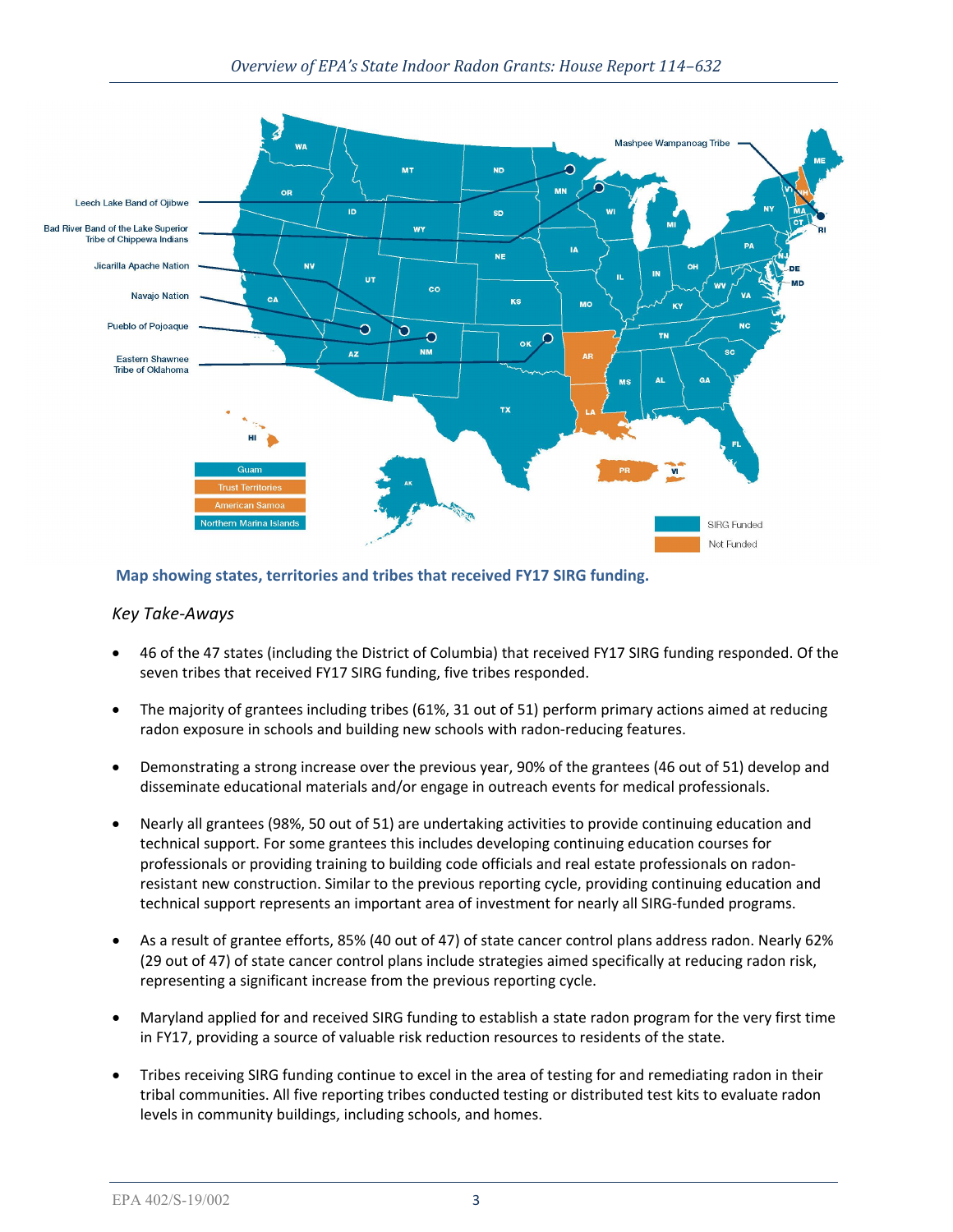The below graph highlights the number of states and tribes undertaking actions to reduce radon exposure risk in each of the activity areas identified in House Report 114–632.



## **State and Tribal Actions Within Activity Areas (n = 51)**

## **Spotlight: Successful Approaches for Reducing Radon Risk**

This section showcases examples of activities funded at least in part by EPA's SIRG program that states and tribes are undertaking in alignment with Congressional direction.

## **Education and outreach to the medical community:**

- The **Kentucky** Cabinet for Health and Family Services and the University of Kentucky partnered together to publish a continuing education course for health professionals outlining the risks of radon. Since it was introduced in 2016, over 150 health professionals in the state have completed the course.
- **Wisconsin** Department of Health services actively distributes the Radon Guide for Health Care Providers via radiation inspectors who visit over 1,000 medical clinics across the state to review medical equipment each year. While conducting routine inspections, a copy of the guide is distributed with a cover sheet for health care professionals, explaining the risks of radon and resources available to residents through the Wisconsin Department of Health services.
- The **Connecticut** Radon program developed a radon module for the Educating Practices in the Community (EPIC) Program, designed to deliver topical information on child health and developmental issues to pediatricians, family physicians, and other health care professionals. The state radon program has also focused on distributing the Radon Guide for Health Care Providers to all licensed pulmonologists in the state and at American Lung Association of New England events.
- The **Navajo Nation** collaborates with the Navajo Birth Cohort Study which seeks to determine whether exposure to uranium affects birth outcomes and childhood development on the Navajo Nation. The Navajo Radon Program assists by providing radon test kits that are deployed in conjunction with the study's other measurement activities to assess environmental exposures.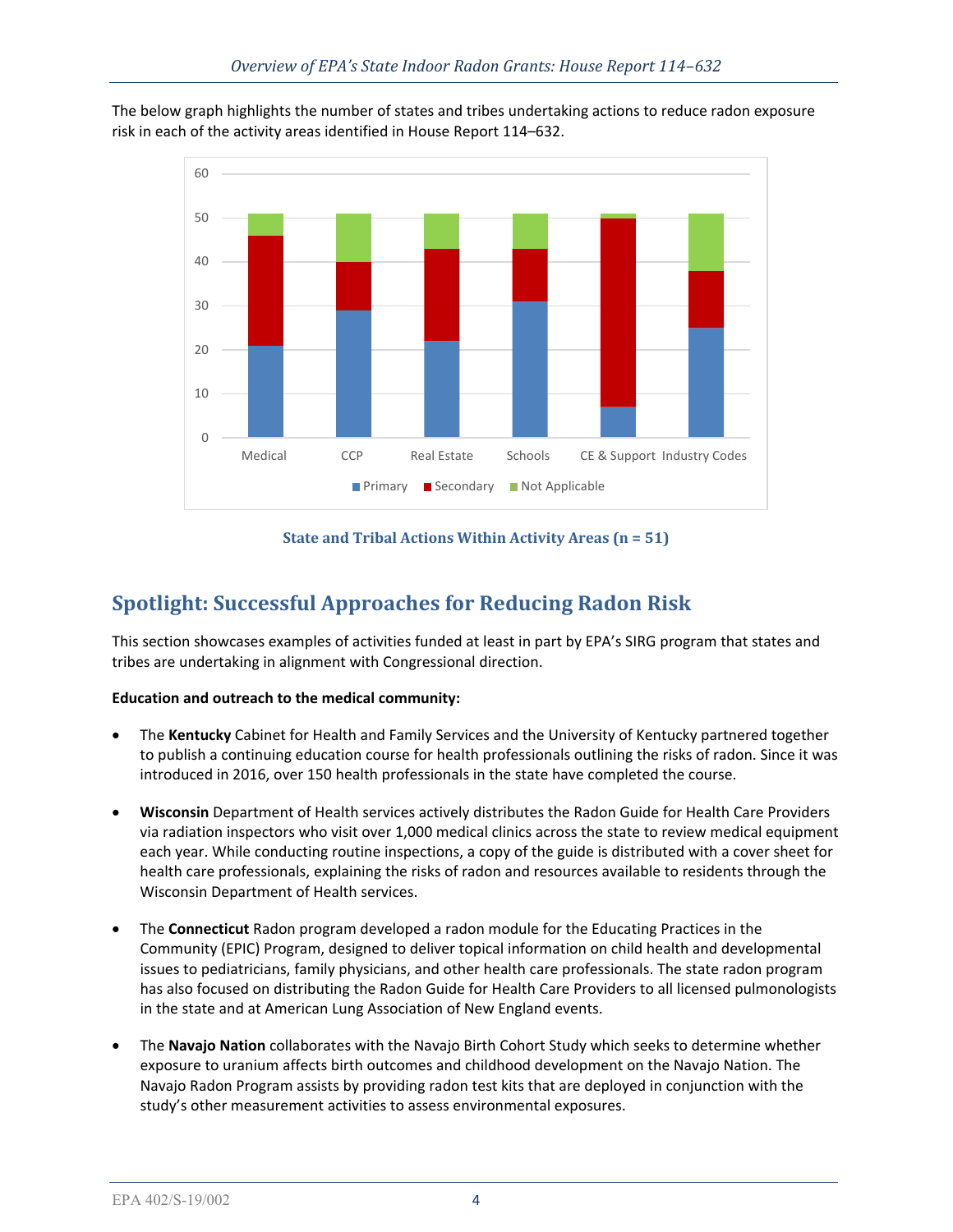• The **Pennsylvania** Radon Program continues to promote radon awareness through their Newborn Program. More than 100 hospitals have partnered with the state radon program to share radon information and free test coupons to parents of newborns. In FY18, the state received over 500 returned test kits from parents of newborns.

## **Inclusion of radon in state cancer control plans:**

- The **Colorado** Cancer Control Plan includes objectives related to educating the public, homeowners, building owners, sellers, realtors, and policymakers about radon and its risk for lung cancer. Specific goals focus on educating builders, code officials, city councils and county commissioners on radon, implementation of radon-resistant features in new construction, and the importance of radon testing and information disclosure during real estate transactions.
- The **Indiana** State Department of Health worked with the Indiana Cancer Consortium to include radon prevention in the Indiana Cancer Control Plan 2018-2020. Focus areas of the Cancer Control Plan are primary prevention, early detection, treatment and survivorship. The Department has engaged in primary prevention and outreach efforts to encourage testing and mitigating for radon.

## **Testing and remediation of schools in high-risk radon areas:**

- The **Vermont** Department of Health has offered free radon tests for any school in Vermont since 2001 and conducts radon tests in schools across the state that are interested. The Vermont Radon Program has tested 80 schools to date.
- Building on cumulative efforts, **Illinois** school districts tested 80 school buildings and 5,538 classrooms as part of a comprehensive measurement strategy that evaluates entire school buildings.
- **Tennessee** is advancing radon awareness through a "Radon Teacher Workshop" designed to help educators learn about the risks of radon and how it is measured. Several cities within the state have initiated school testing programs. The metro Nashville area has developed an on-going testing and mitigation schedule in all schools, and the City of Knoxville has tested a total of 56 elementary schools.
- In partnership with the state Department of Education, the **Maine** Radon Program is developing requirements for installation of radon systems in new school construction in high radon areas, with the goal of eventually incorporating requirements statewide.
- The **Leech Lake Tribal Nation** oversaw and assisted with testing the Bug-o-nay-ge-shig Tribal school by providing short-term radon-measuring devices.
- The **New York** Radon Program provides testing information and technical assistance to schools and educational facilities throughout the state. Radon test kits are provided as a discounted cost to school districts when requested. In 2017, ten facilities in four districts were tested for radon through the state's program.

#### **Addressing radon in real estate transactions:**

- The **Virginia** Radon Program developed a Radon for Realtors course that was approved for continuing education credits by the Virginia Realtors organization. Throughout FY18, Virginia held 18 training sessions educating 443 realtors on the importance of testing radon as part of all real estate transactions.
- **Delaware** state law requires disclosure of radon test results, distribution of radon information from real estate agents to clients, and disclosure forms that must be signed by all parties during real estate transactions. Real estate agents are required to provide homebuyers with radon risk information and are encouraged to test for radon.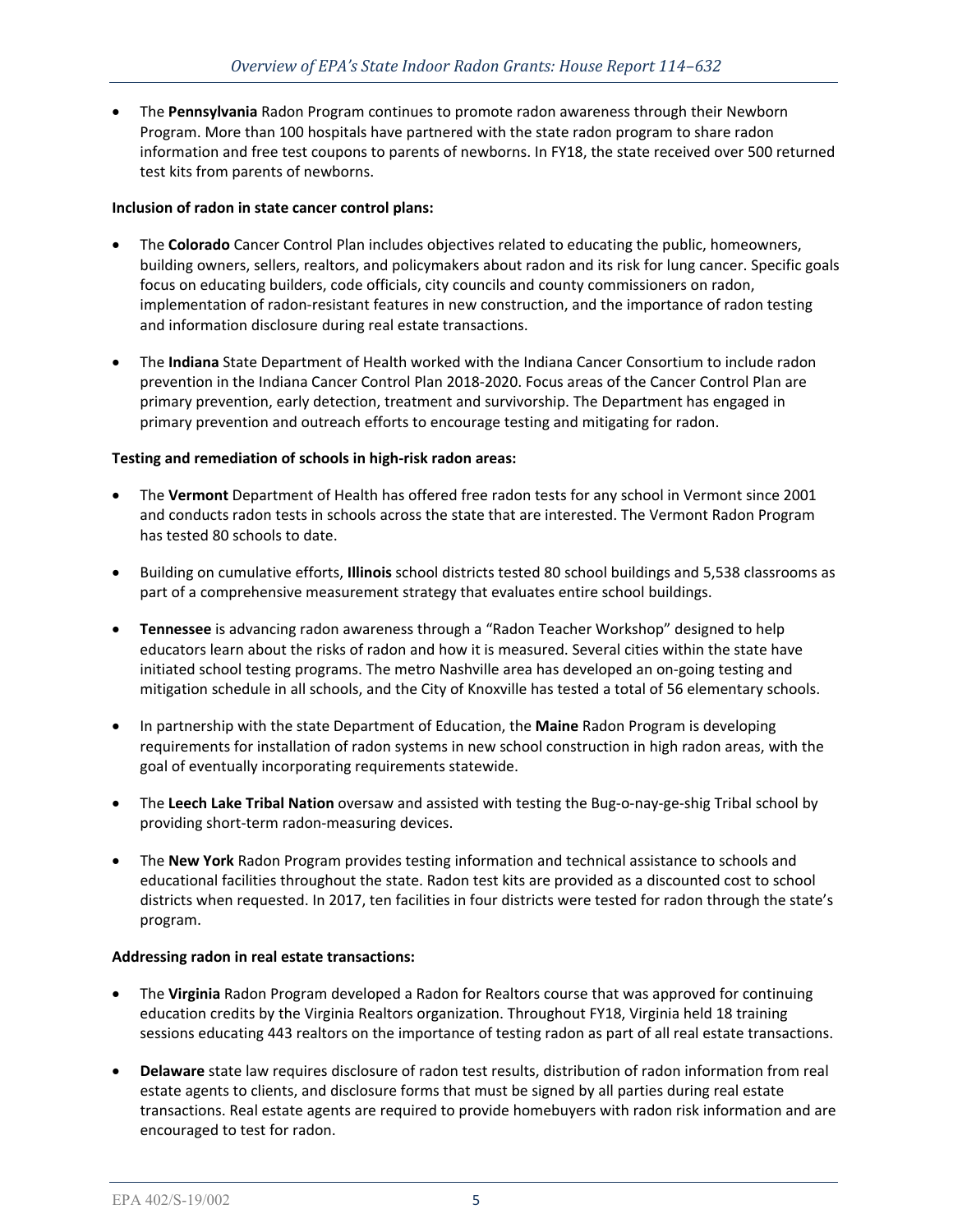- The **Minnesota** Radon Awareness Act, which became effective in 2013, requires home sellers provide disclosure of a property's radon levels and mitigation, a radon warning statement, and a radon in real estate publication to buyers. Over 4,600 mitigation systems were installed in FY17 and this progress is primarily attributed to mitigations completed during real estate transactions.
- **Nebraska** state law requires sellers of residential property to submit a written disclosure statement to buyers during real estate transactions. The Nebraska Radon Program also partnered with the state Real Estate Commissions to develop a continuing education course on radon for relators.
- Montgomery County, in **Maryland**, enacted a law requiring single-family homes to complete a radon test before initiating real estate transactions beginning on October 1, 2016. Montgomery County is the first county in the United States to require radon testing during real estate transactions.

## **Continuing education and technical support:**

- The **Florida** Department of Health partnered with the Florida Home Builders Association to provide a continuing education course on radon resistant new construction for builders in the state. They also partnered to provide a hands-on demonstration of radon resistant new construction at the Southeast Building Conference, which had 3,500 registered attendees.
- The **Minnesota** Department of Health (MDH) conducted a broad ranging education campaign for residents of the state, with a focus on home buyer and seller education. In FY17, MDH conducted 20 child care classes and 18 general public presentations. MDH also partnered with 116 community agencies and organizations (including local health departments, housing agencies, and non-profits) to distribute 15,100 test kits. Finally, MDH completed a press release and media outreach that included information about radon in real estate that led to 34 news stories on radon.
- The **North Carolina** Department of Health and Human Services worked closely with the NC Real Estate Commission to develop training materials for real estate professionals and created a mandatory radon training course for all relators in the state (approximately 100,000). In addition, state law requires sellers to disclose to potential buyers if the home has been tested and found to have high levels of radon during a real estate transaction.

## **Adoption of radon-reduction strategies in building codes and construction:**

- The **Ohio** Department of Health has provided technical assistance to several local building departments working to include radon resistant new construction in local new residential building construction codes. Several city and county building departments in the greater Columbus areas have adopted radon requirements from the International Residential Code, including Union County, Pickerington City, Dublin City, and Powell City. More than 250 new homes were built radon resistant in these areas during FY17.
- The **New Jersey** uniform construction code requires all new schools and homes located in high radon potential areas of New Jersey to have radon resistant new construction features built into them.
- In **Kansas**, the cities of Topeka, Manhattan, Lawrence, Salina, and Junction City have building codes which require new homes to be built using radon-resistant techniques. In FY17, an estimated 19,172 homes were tested for radon, while 3,306 homes were mitigated, and 519 homes were built with radonresistant features.
- Seven counties in **Oregon** require radon-resistant new construction in all public buildings, including schools and residences built after April 1, 2013.